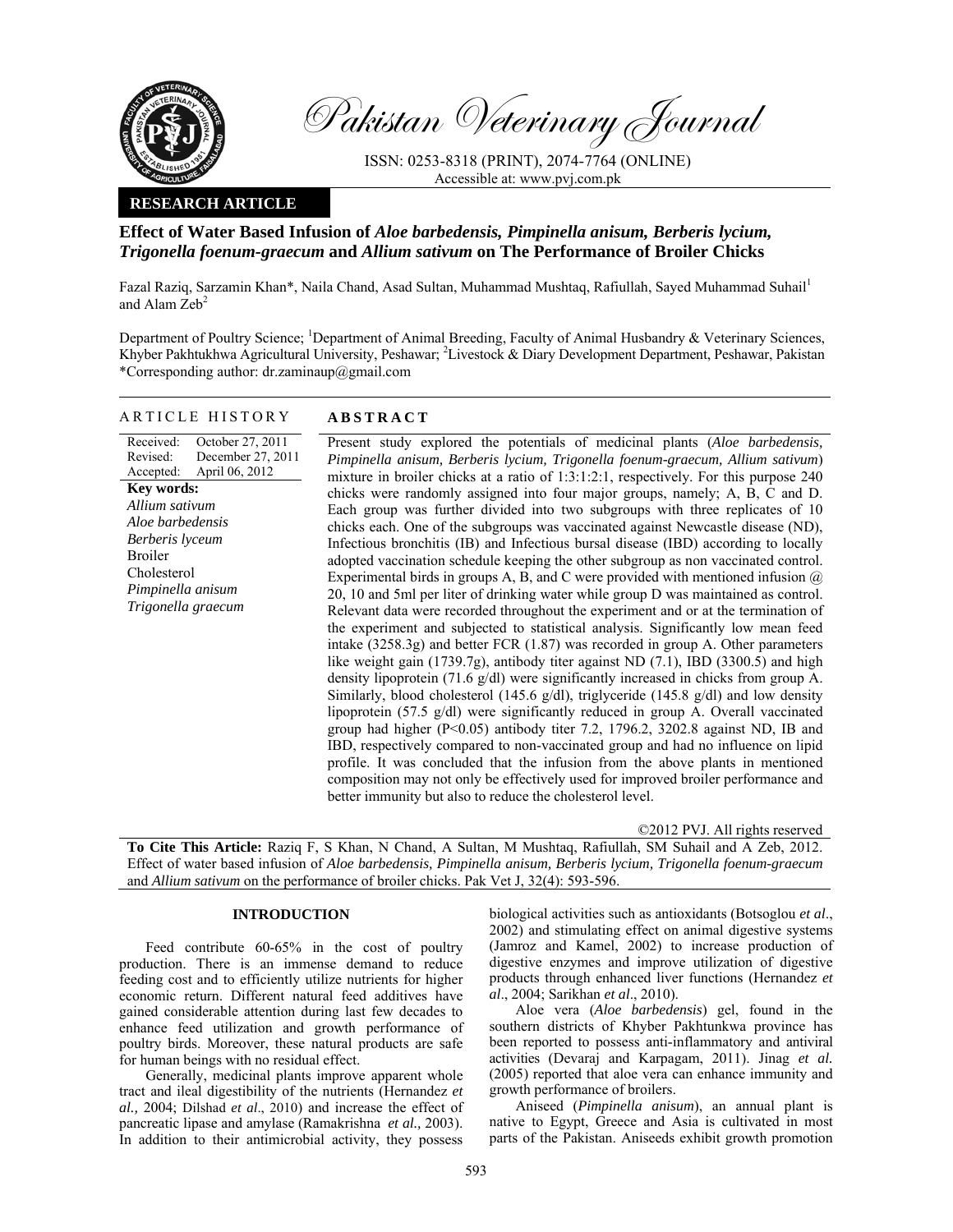and immune stimulant properties and resulted in better FCR and body weigh gain in broilers (Durrani *et al.,* 2008). Its antioxidant and antimicrobial properties have also been previously reported (İlhami *et al*., 2003).

*Berberis lycium* contains berberine, a major alkaloid having antibacterial activity and has been used for diverse therapeutic purposes (Leng *et al*., 2004). Fenugreek (*Trigonella foenum-graecum*) can potentially be used for treating respiratory and gastro intestinal tract (GIT) infections (Viswanathan, 2001).

Garlic (*Allium sativum*) exhibits anti-microbial activities and can reduce cholesterol in broilers meat (Okpuzor *et al*., 2009). Endotoxin released by various microorganisms in the body can be detoxified by garlic. Moreover, its antimicrobial, antithrombotic, hypolipidemic, hypoglycemic, anticancer and antitumor properties have also been reported (Sankaranarayanan *et al*., 2007). The objective of the present study was to examine the efficacy of aqueous infusion of locally available herbs on broiler production, immunity and lipid profile.

### **MATERIALS AND METHODS**

This study was undertaken at Poultry Unit of Khyber Pakhtunkhwa Agricultural University, Peshawar and was approved by the University Board of Studies.

**Experimental design**: The experiment was adopted in completely randomized design with two factors, i.e. 4 levels of infusion in ND and IBD vaccinated and nonvaccinated birds. A total of 240, day-old broilers were randomly allotted to four groups (A, B, C and D). Chicks in group A, B and C were given infusion  $(a)$  20, 10 and 5ml/L of drinking water respectively, while group D was kept as control. Each group was further divided into two sub-groups. Each sub-group was represented by three replicates having 10 chicks each. Chicks were reared in an open sided house in cages and had free access to feed and water. Optimum environmental conditions were maintained during the experimental period (35 days).

**Preparation of infusion:** To prepare the infusion the concentration of *Aloe barbedensis* (fresh gel)*, Pimpinella anisum* (dried seed)*, Berberis lycium* (dried stem)*, Trigonella foenum-graecum* (dried stem) and *Allium sativum* (dried bulb) was 10, 30, 10, 20 and 10g/L water, respectively. These plants were mixed and soaked overnight in one liter water at room temperature. Next morning the mixture was squeezed and filtered through muslin cloth and the resultant infusion was refrigerated.

Parameters studied: Daily and cumulative feed intake was determined by offering known amount of feed and measuring feed refusal (Feed intake = Feed offered – Feed refused). Body weight gain was calculated on weekly basis and total body weight gain was recorded at the end of experiment. Feed conversion ratio (FCR) was measured on weekly basis.

Birds of one sub-group were vaccinated against Newcastle Disease (ND Lasota, Salvoy, USA) and infectious bronchitis (IB, Massachusetts, Salvoy, USA) vaccine at day  $6<sup>th</sup>$  (intra ocular) and infectious bursal disease (IBD, D 78, Salvoy, USA) at day  $12<sup>th</sup>$  (drinking water). The birds were administered with boosting dose of IBD vaccine at day  $18<sup>th</sup>$  and ND vaccine at day  $21<sup>st</sup>$  via drinking water.

Antibody titer against ND, IB (Alexander and Chettle, 1977) and IBD (Marquardt *et al.,* 1980) was determined. Liver Function Tests and glucose level were determined. Lipid profile (cholesterol, triglyceride, low density lipoprotein- LDL) and high density lipoprotein-HDL) was analyzed as described by Werner *et al*. (1981) using Elitch kit.

**Statistical analysis:** Data were subjected to two factorial completely randomized designs. SAS (SAS, 1997) was used to perform the analysis on computer.

#### **RESULTS**

**Feed intake, FCR and weight gain:** Group D (3467 g) had higher (P<0.05) feed intake and was lower (3258.33) g) in group (A). Body weight gain was higher (1739.74 g) (P<0.05) in group A (receiving 20 ml/L) compared to the other groups. Better FCR was observed in Group A (1.87) compared to other experimental groups. No difference was seen in vaccinated and non-vaccinated groups and interaction between main and sub groups were insignificant.

**Antibody titer:** Mean antibody titer was increased in all vaccinated sub-groups against different diseases. Birds in group A  $(7.1)$  and B  $(6.6)$  had higher antibody titer against ND as compared to control (3.3). Similar pattern in results was also observed for IBD. Antibody titer against IB was significantly higher in group B, while it was the same in all other groups. Antibody titer against IB was 11.18% higher in group B as compared to control. Mean antibodies titer against ND, IB and IBD was 380, 1160.49 and 1255.4% respectively, higher in vaccinated chicks as compared to non-vaccinated control groups.

**Lipid profile:** Significant difference in the mean serum total cholesterol and triglyceride values were observed. The difference between vaccinated and non-vaccinated sub-groups was non-significant. No interaction was seen in infusion (main groups) and vaccination (sub-groups) on lipid profile. Triglycerides were significantly reduced in group A (145.8 g/dl) and B (154.1 g/dl).

Significantly high HDL was noticed in group-A (71.6 g/dl). Difference between the vaccinated and nonvaccinated sub-groups was insignificant. Non-significant interaction of vaccination and infusion was observed. LDL values were significantly  $(P<0.05)$  affected by infusion and vaccination with no significant interaction between infusion and vaccination.

#### **DISCUSSION**

Medicinal plants can potentially be used as natural growth promoters due to their antimicrobial and nutrient digestion improving (Hernandez *et al.,* 2004) properties. Improved feed intake, FCR and weight gain in present study could probably be the positive role of these medicinal plants on keeping a balanced microbial ecosystem in the digestive tract and stimulating digestive enzymes secretions (Ramakrishna *et al.,* 2003) which in turn increased nutrient digestion and better body weight gain. Ademola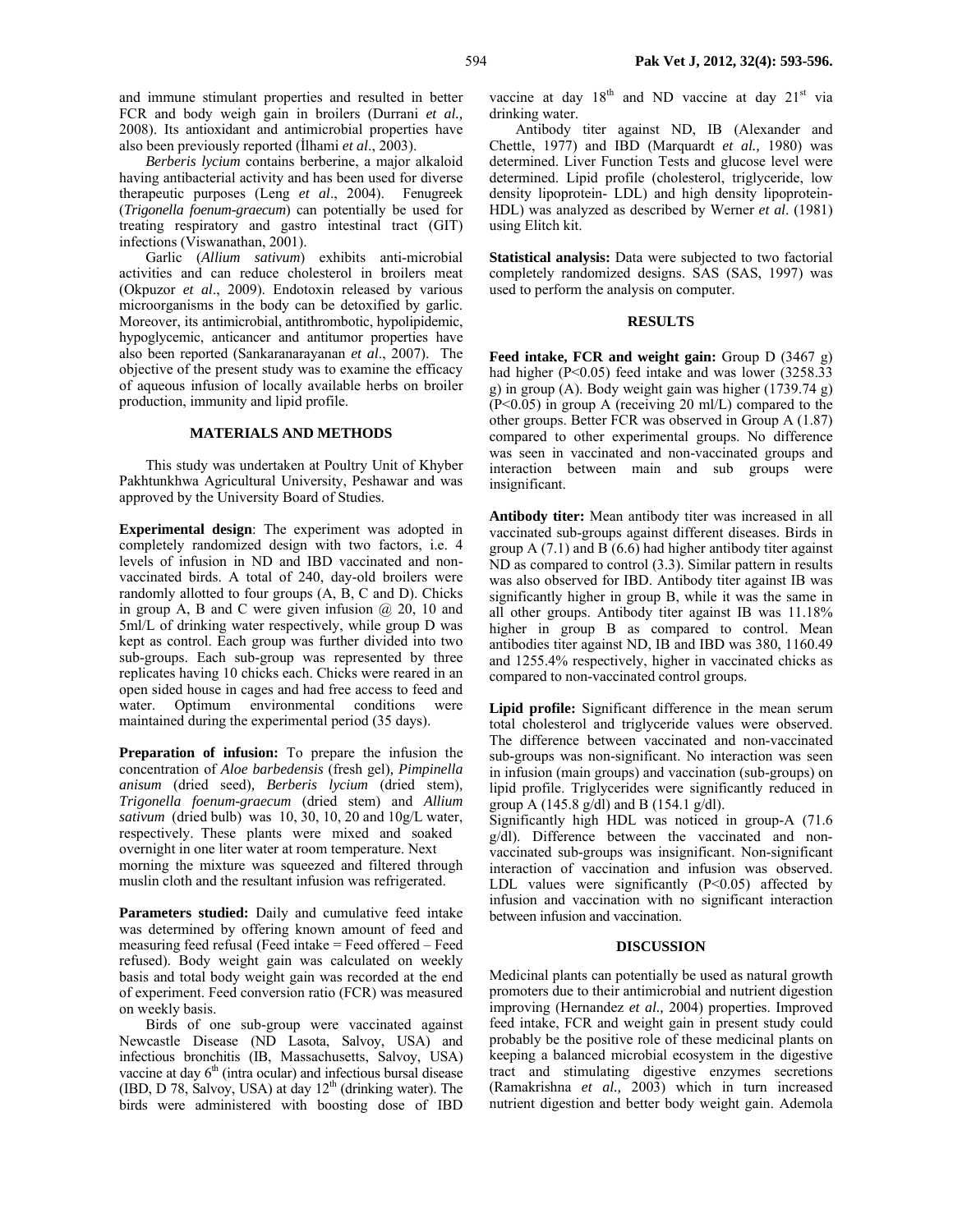**Table 1:** Effect of water based infusion of *Aloe barbedensis, Pimpinella anisum, Berberis lycium, Trigonella foenum-graecum and allium sativum* on serum biochemistry of broiler chicks\*\*

| Parameter           | Main groups*       |                     |                    | Sub-groups           |                 |                   |
|---------------------|--------------------|---------------------|--------------------|----------------------|-----------------|-------------------|
|                     |                    |                     |                    |                      | Vaccinated      | Non vaccinated    |
| ND (Titer)          | $7.1 \pm 0.5a$     | $6.6 \pm 0.3a$      | $6.3 \pm 0.2a$     | $3.3 \pm 0.8$        | $7.2 \pm 0.3a$  | $1.5 \pm 0.3 b$   |
| IB (Titer)          | 1628.0±74.7a       | $1663.8 \pm 83.8$ a | $1647.1 \pm 35.9a$ | $1496.5 \pm 105.3 b$ | 1796.2±41.7a    | $142.5 + 73.8$    |
| IBD (Titer)         | 3300.5±255.3a      | 2890.6±246.7ba      | 2720.1±340.3ba     | 2223.5±420.4b        | 3202.8±140.3a   | $236.3 \pm 320.2$ |
| Cholesterol (g/dl)  | 145.6±23.1a        | $149.6 \pm 17.2a$   | 234.8±24.4b        | $247.1 \pm 24.5$ b   | $190.1 \pm 8.4$ | $198.5 \pm 3.2$   |
| Triglyceride (g/dl) | $145.8 \pm 17.16a$ | $154.1 \pm 19.50a$  | $232.0 \pm 23.2$   | $246.8 \pm 20.60$    | $191.2 \pm 3.4$ | $198.1 \pm 6.1$   |
| $HDL$ (g/dl)        | 71.6±8.2a          | $53.1 \pm 6.9 b$    | $36.1 \pm 6.3c$    | $32.0 + 4.1c$        | $50.5 \pm 3.2$  | $46.0 \pm 1.6$    |
| LDL(g/dl)           | $57.5 \pm 15.5a$   | 70.0±14.8b          | $125.5 \pm 13.9c$  | $132.8 \pm 13.7c$    | $94.2 \pm 2.3$  | $98.6 \pm 2.1$    |

"Means in rows with diffferent alphabets in main and sub-groups differ signifiantly (P $\leq$ 0.05). \*Group A, B, C & D received infusion @ 20, 10 and 5 ml/L of fresh drinking water, respectively, group-D was control; Interaction between main (infusion level) and sub groups (vaccinated and nonvaccinated) was non-significant.

**Table 2:** Effect of water based infusion of *Aloe barbedensis, Pimpinella anisum, Berberis lycium, Trigonella foenum-graecum and allium sativum* on mean feed intake, body weight gain and FCR of broiler chicks

|                | . .<br>-    |                                       |                   |
|----------------|-------------|---------------------------------------|-------------------|
| Main-groups    | Feed intake | Body weight gain                      | <b>FCR</b>        |
| А              | 3258.33a    | 1739.74a                              | 1.87c             |
| В              | 3396.83ab   | 1496.47b                              | 2.26 <sub>b</sub> |
| C              | 3370.67ab   | 1402.29c                              | 2.40 <sub>b</sub> |
| D              | 3467.00b    | 1314.57d                              | 2.63d             |
| Sub-groups     |             |                                       |                   |
| Vaccinated     | 3368.63     | 1589.60                               | 2.12              |
| Non-vaccinated | 3299.93     | 1510.90                               | 2.24              |
| $\mathbf{r}$   | 1.00<br>. . | $\overline{\phantom{a}}$<br>1.00<br>. | (0, 0, 0, 0)      |

Means in columns with different alphabets differ significantly (P<0.05); Group A, B, C & D received infusion @ 20, 10 and 5 ml/L of fresh drinking water, respectively, group-D was control; Interaction between main (infusion level) and sub groups (vaccinated and non-vaccinated) was non-significant.

(2004) worked on garlic and ginger extract and observed significant increase in feed intake and body weight gain that was assumed to be growth promoting effect of herbal extract in broiler birds and support present findings. Zeybek *et al.* (2011) investigated that herbal extract reduced the number of harmful bacteria in the gastrointestinal tract of chickens and enhance nutrient digestion and absorption and can result in better body weight gain (Narimani-Rad *et al*., 2011).

Better FCR in treated group in present study might be the result of effective utilization and absorption of nutrient due increased digestive enzymes secretions (Jamroz and Kamal, 2002). In line to the present findings improved FCR were reported previously (Narimani-Rad *et al*., 2011) when broiler chicks were supplemented medicinal plant extracts. This may be associated with the dose and source of the herbs used.

Broiler birds are prone to various environmental stressors that negatively affect bird's immunity (Quinteiro-Filho *et al.,* 2010) and minimize their resistance to different diseases probably due to oxidative damage of lymphoid tissues that result in impaired antibodies production. The antioxidant nature of medicinal plants (Botsoglou *et al*., 2002) can alleviate the negative influence of environmental stressors and can improve immune function to combat different types of diseases. Present work demonstrated that antibody titer against Newcastle disease was significantly increased probably due to immune stimulant and antioxidative function of medicinal plants used. These findings can be supported by the work done of Jinag *et al.* (2005) of significant increase in antibody titer against Newcastle disease in broilers supplemented with medicinal herbs. Similarly, antibody titer against IBD was also improved and can be correlated to findings reported by Chand *et al.*

(2011) who assessed the immune stimulant effect of medicinal herbs in broiler chicks.

Lower level of cholesterol and triglyceride may be attributed to the action of berberine which is an isoquinolone alkaloid present in *Berberis lycium* and is known to have anticholestereamic effect (Chand *et al.,*  2010). The findings of present study also support the findings of Shikha *et al.* (2011), who reported that medicinal plants extract significantly lowered (P>0.05) total triglyceride level of broiler chicks.

HDL (high density lipoprotein) is known as good cholesterol because it assists to clear the blood of cholesterol and may even remove cholesterol from artherosclerotic blood vessels and thus preventing cardiovascular diseases. Jastrzebski *et al*. (2007) evaluated the effect of garlic on lipid profile and found that garlic had significantly increased HDL intensity and found almost similar findings those were similar to the present findings. Similarly, Leng *et al*. (2004) reported significant increase in HDL level by berbery.

Low level of LDL may be associated to the cholesterol lowering features of medicinal plants especially *Allium sativum*, *Berberis lycium* and *Trigonella foenum graecum*. The findings of present study are supported by Chand *et al*. (2007), who reported that *Berberis lycium* significantly (P<0.05) reduced in LDL intensity in broiler chicks.

**Conclusion:** Findings from present research study revealed that herbal infusion of different medicinal plants can be effectively used in broiler production to stimulate immunity and improve growth performance. Further research work is however needed to examine the efficacy of these and other plant extracted by different methods and at different doses.

#### **REFERENCES**

- Ademola SG, 2004. Growth, hematological and biochemical studies on garlic and ginger-fed broiler chicken. Moor J Agric Res, 5: 122-128.
- Alexander DJ and NJ Chettle, 1977. Procedures of hemagglutination and the hemagglutiantion inhibition tests for avian Infectious Bronchitis Virus. Avian Pathol, 6: 9-17.
- Botsoglou NA, P Florou-Paneri, E Christaki, DJ Fletouris and AB Spais, 2002. Effect of dietary oregano essential oil on performance of chickens and on Iron-induced lipid oxidation of breast, thigh and abdominal fat tissues. Brit Poult Sci, 43: 223–230.
- Chand N, FR Durrani, S Ahmad and K Amanullah, 2010. Immunomodulatory and hepatoprotective role of feed-added *Berberis lycium* in broiler chicks. J Sci Food Agric, 91: 1737-1745.
- Chand N, FR Durrani, MS Qureshi and Z Durrani, 2007. Role of *Berberis lycium* in reducing serum cholesterol in briolers. Asian-Aust J Anim Sci, 20: 563-568.